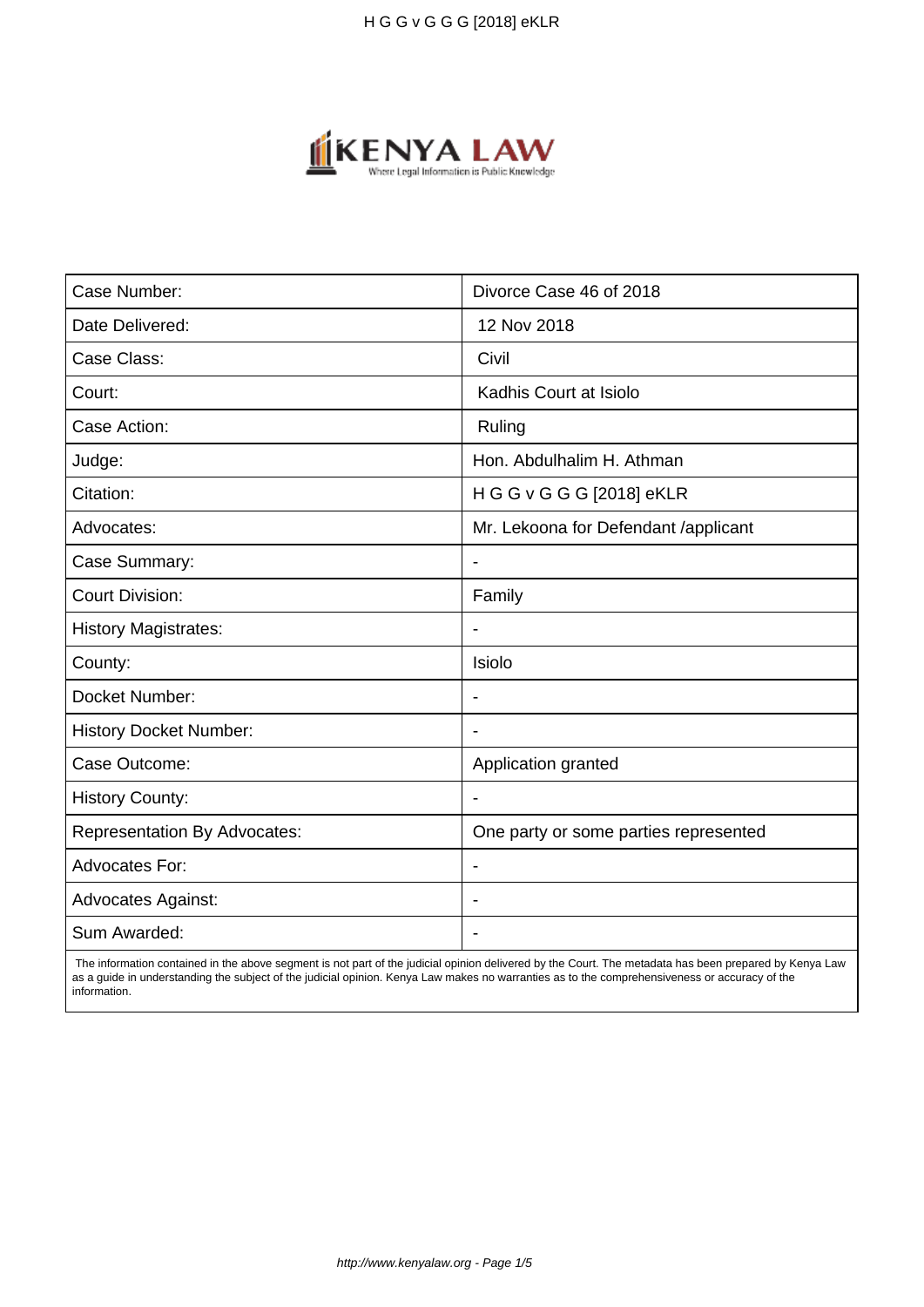## **REPUBLIC OF KENYA**

# **IN THE KADHI'S COURT AT ISIOLO**

### **DIVORCE CASE NO. 46 OF 2018**

**H G G..................................................................PLAINTIFF / APPLICANT**

# **VERSUS**

**G G G....................................................DEFENDANT / RESPONDENT**

# **RULING**

**1**. The applicant through her Notice of Motion application dated 18th October 2018 seeks orders inter alia for restraining the defendant from evicting her from the matrimonial home and custody and maintenance of the minor children. She deponed that the respondent has threatened to take the children from her and is threatening to evict her from the matrimonial home.

**2**. The respondent opposes the application through his replying affidavit dated 24th October 2018. He deponed that the divorced the plaintiff in December2017 and gave her KES 15,500 to facilitate her leaving the matrimonial home. He deponed further that the plaintiff is cruel and violent and has been abusing the children and that she cannot be able to provide the best environment for the good upbringing of the children.

**3**. The plaintiff appeared in person while the defendant was represented by D.K. Lekoona & Company advocates. Mr. Nyenyire argued the application on behalf Mr. Lekoona.

#### **Background**

**4**. The parties were married under Islamic law in 2004 and apparently divorced in 2017. They are blessed with three children: GGG [12 yrs], AGG [10 yrs] and ZGG [3.5 yrs] The defendant is a Police officer. The defendant lives in Nairobi where he works and since the divorce he left the plaintiff to live in the matrimonial home with the children. The defendant is apparently not employed.

#### **Submissions**

**5**. The plaintiff submitted that she has been living with the children at their matrimonial home, that the respondent has been abusing and insulting her and that he was going to marry another wife and take the children from her. She submitted that the respondent brought elders and asked her to leave the matrimonial home and hand over the children. She argued the house was built during their marriage and supervised some constructions while the respondent was away at work.

**6**. Mr. Nyenyire holding brief for Mr. Lekoona submitted that it is not contested that the respondent has divorced the plaintiff as per Islamic law on 9th May 2017 and that according to Islamic law a wife is supposed to leave the matrimonial home after three months but the respondent had been gracious and allowed her to stay for ten [10] months. He argued the respondent is better salaried and has been taking care of the children's needs and would be better placed to have custody of the two elder children. He argued the applicant had asked for money to enable her to move out of the house 's but when she was given she instead filed this case. He submitted further that this court is not the right forum for the hearing and determination of the issue of the matrimonial matter.

#### **Issues**

**7**. The issues for determination in this application are custody and maintenance of the children and whether or not the respondent should be restrained from evicting the applicant from the matrimonial home.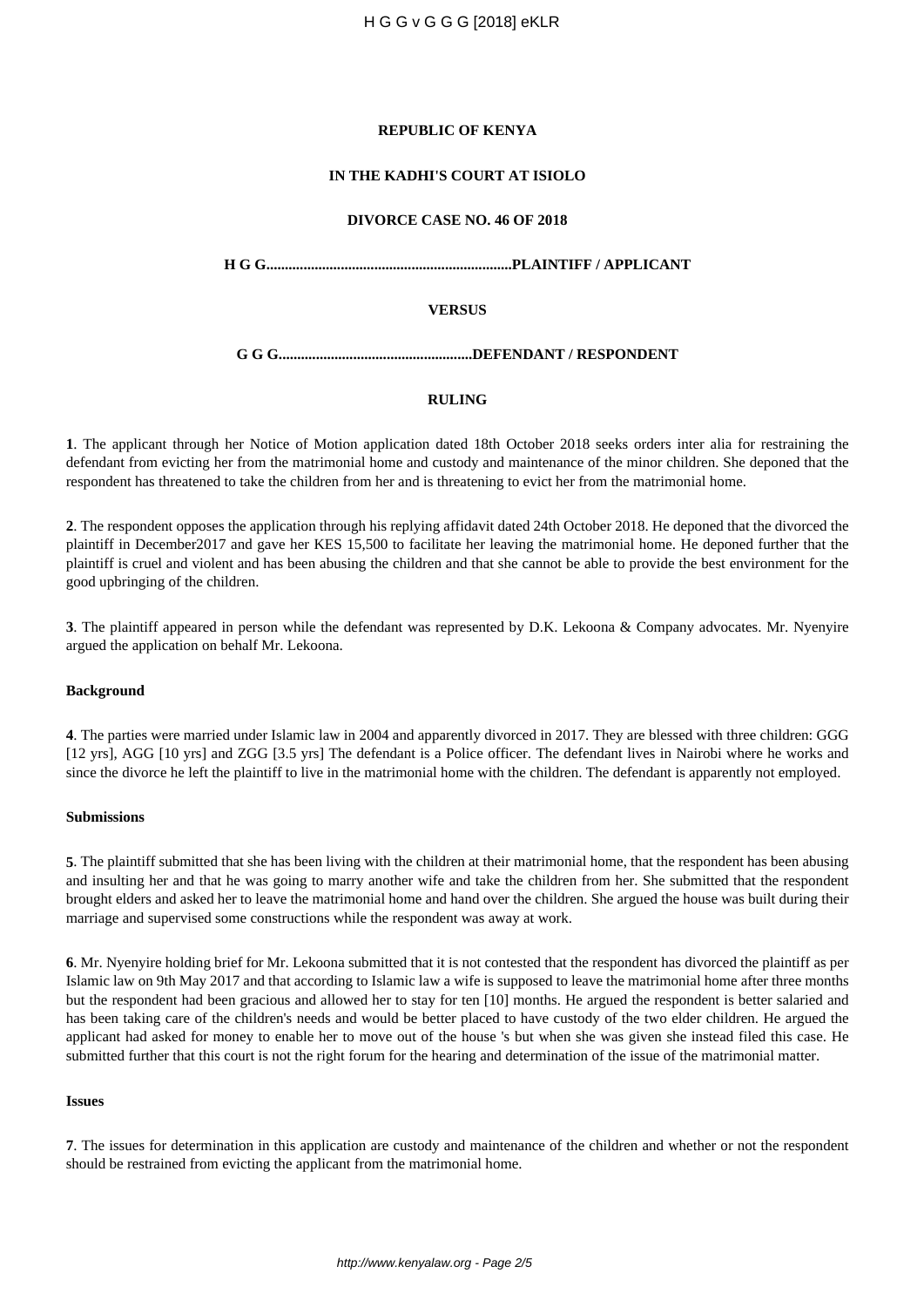# H G G v G G G [2018] eKLR

#### **Analysis and Finding**

**8**. I have carefully read the application and reply and affidavits and annextures thereto and upon hearing the parties, it is not contested the parties were married under Islamic law and have since divorced. It is not contested that the children have been living with the applicant at the matrimonial home even after divorce. The respondent had unilaterally taken the children to his Nairobi home in effect taking away natural actual custody from the applicant with whom they have been living all their life. The applicant's apprehensions materialised. Fortunately the respondent complied with the interim orders and returned the children to her.

**9**.In considering issues relating to children the best interests of the child are paramount. Article 53 (2) of the Constitution of Kenya (2010) provide:

### **"A child's best interests are of paramount importance in every matter concerning the child".**

**10**. Section 83 (1), of the Children's Act, Cap 141 laws of Kenya provide:

**In determining whether or not custody order should be made in favour of the applicant, the court shall have regard to:**

**(e) whether the child has suffered any harm or is likely to suffer any harm if the order is not made**

### **(j) the best interest of the child.**

**11**. The court is bound to consider and protect the children's physical, emotional and educational needs and comfort and would shun any disruption likely to affect their wellbeing. Section 76(3) of The Children's Act which states:

# **76(3) Where the court is considering whether or not to make an order with regard to a child, it shall have particular regard to the following matters—**

**(a) The ascertainable feelings and wishes of the child concerned with reference to the child's age and understanding;**

**(b) the child's physical, emotional and educational needs and in particular, where the child has a disability, the ability of any person or institution to provide any special care or medical attention that maybe required for the child;**

- **(c) the likely effect on the child of any change in circumstances;**
- **(d) the child's age, sex, religious persuasion and cultural background;**
- **(e) any harm the child may have suffered, or is at risk of suffering;**

**(f) the ability of the parent, or any other person in relation to whom the court considers the question to be relevant, to provide for and care for the child;**

**(g) the customs and practices of the community to which the child belongs;**

**12**. The general principle regarding custody of minor children is that unless there exist peculiar and special circumstances, the mother has priority. **In Mehrunisa v. Pravez (1982-88) 1 KAR 18 the court of Appeal stated:** 

**''The general principle of law is that custody of such children shall be awarded the mother unless special or peculiar circumstances exist to disqualify her from being awarded custody'.** 

**13**. In **Githunguri v Githunguri [1979] eKLR the court held** that:-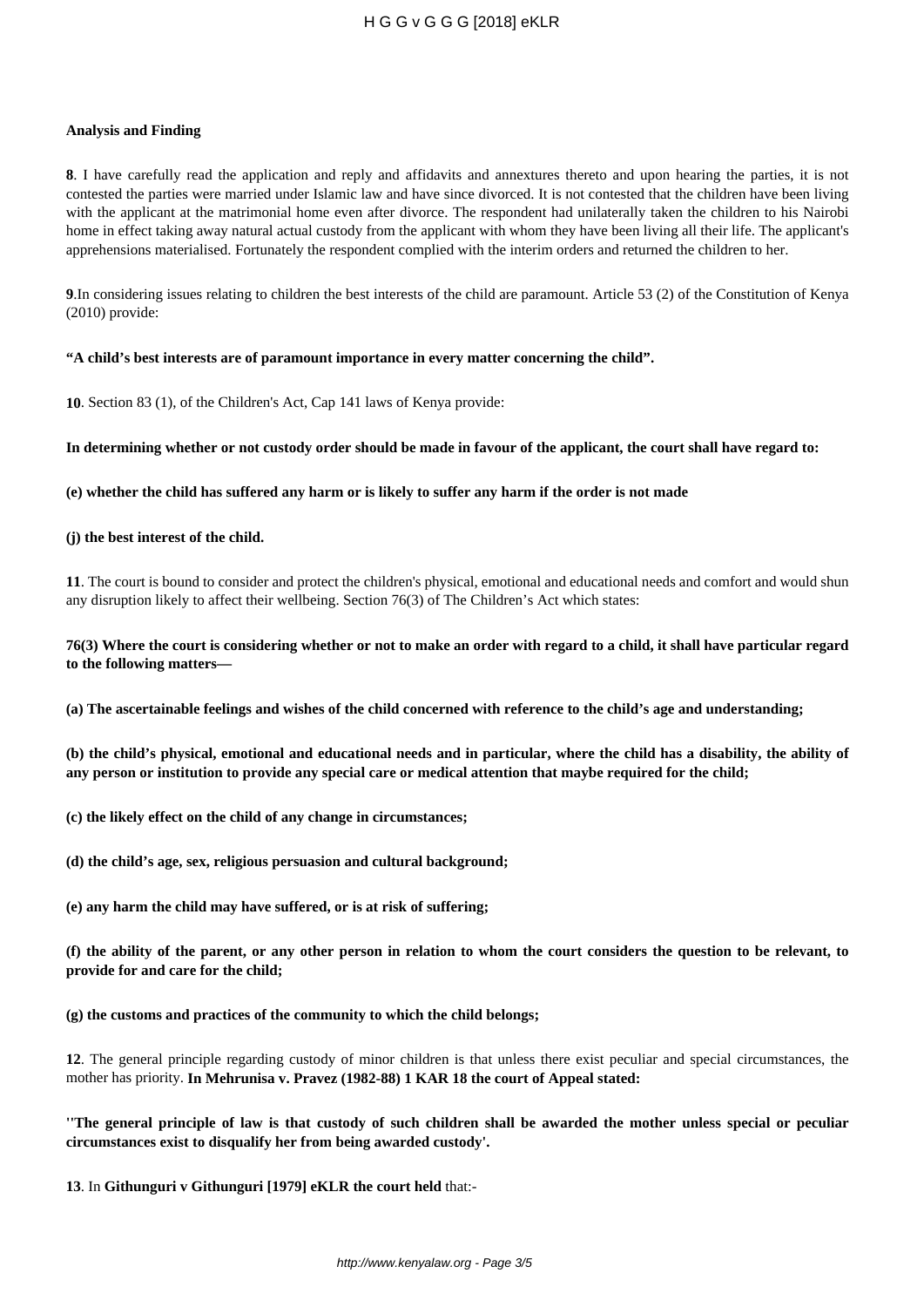**"…the custody of very young female children should be granted to their mother, in the absence of exceptional circumstances which do not in my opinion exist in this case. As Roxburgh J said in** *Re* **S** *(an infant)* **[1958] 1 All ER 783, at 786 and 787:** .... **I only say this; the** *prima facie* **rule (which is now quite clearly settled) is that, other things being equal, children of this tender age should be with their mother, and where a court gives the custody of a child of this tender age to the father it is incumbent on it to make sure that there really are sufficient reasons to exclude the** *prima facie* **rule." "**

**14**. Under Islamic law, the same principle of priority of custody of children of tender age to mothers applies. It is based on traditions of the Prophet Muhammad (may peace and blessings be upon him), the second source of Islamic law, interpretation of Muslim jurists of the highest eminence and panel of contemporary Muslim scholars who authored the Islamic charter on Family under the International Islamic Committee for Women and Child [IICWC].

**15**. It is reported that a lady complained to the prophet (peace and blessings be upon him) 'O Prophet, my stomach has been my son's bed, and my breast his source of nourishment and my lap his place of rest, but his father has divorced me and wants to take him from me', the prophet said: **' you are more entitled to him (his custody) as long as you are not remarried (to another husband).** ; Nail al Awtar vol. 6 pp 384

**16**. Abu Ayub (may blessings be upon him) said, he heard the Prophet (Peace and blessings be upon him) say: **'whoever separates a child from his / her mother, surely Allah will separates him from his loved ones in the day of Judgment'**. It is reported by Al Tirmidhi (53/80)

**17**. Article 106 [1] of the Islamic Charter on family provide:

# **The child shall have the right to have someone to take charge of his custody, to care for and raise him and to provide for his physical and psychological needs. The mother has the greatest right to custody of the child according to Islamic Shariah.**

[The Islamic charter on Family is published by the International Islamic Committee for women and Child IICWC with contributions from eminent Muslim scholars: Dr. Abd El Lateef Aamir, Dr. Abdurrahman El Naqeeb, Dr. Ahmad Assal, Dr. Ahmad El Mahdi Abd el Haleem, Dr. Ali Gomaa, Dr. Fathi Lashin, Dr. Jamal Al Din Atiyyah, Dr. Makarim El Deeri, Dr. Mohammad Emarah, Dr. Muhammad Kamal El Din Imam, Dr. Salah Abd El Mutaal, Dr. Yusuf Al Qaradawi].

**18**. In the instant case, the children have been living with their mother all their life and their father providing necessary support in education and other welfare. No sufficient evidence has been presented to prove existence of any extenuating circumstances necessary to deny custody to their mother. The plaintiff has a prima facie case on the issue and at this stage the court is obliged to protect the children's interest to have continued stability in their life. The respondent taking the custody of the children is disruptive. Parties will have opportunities to canvass their case at full trial and give evidence to enable court make final orders on custody. The children officer to make investigation and file comprehensive report on the same to help in the determination of the matter. Accordingly pending hearing and determination of this case custody of the children is granted to the plaintiff / applicant, defendant / respondent to get unlimited access.

**19**. The respondent shall continue to provide for the children's accommodation, sustenance and education. Accordingly the applicant cannot be evicted from the matrimonial home. until the matter is determined.

**20**. The issue of division of matrimonial property can be only determined in the main suit upon hearing of *viva voce* evidence. Parties are at liberty to file necessary application on questions of law regarding this courts competence to hear and determine the issue.

**21**. We take this early opportunity to encourage parties to talk towards the amicable settlement of the dispute through reconciliation with assistance of elders and Imams.

- **22**. Application granted as prayed.
- **23**. Costs be in the cause.